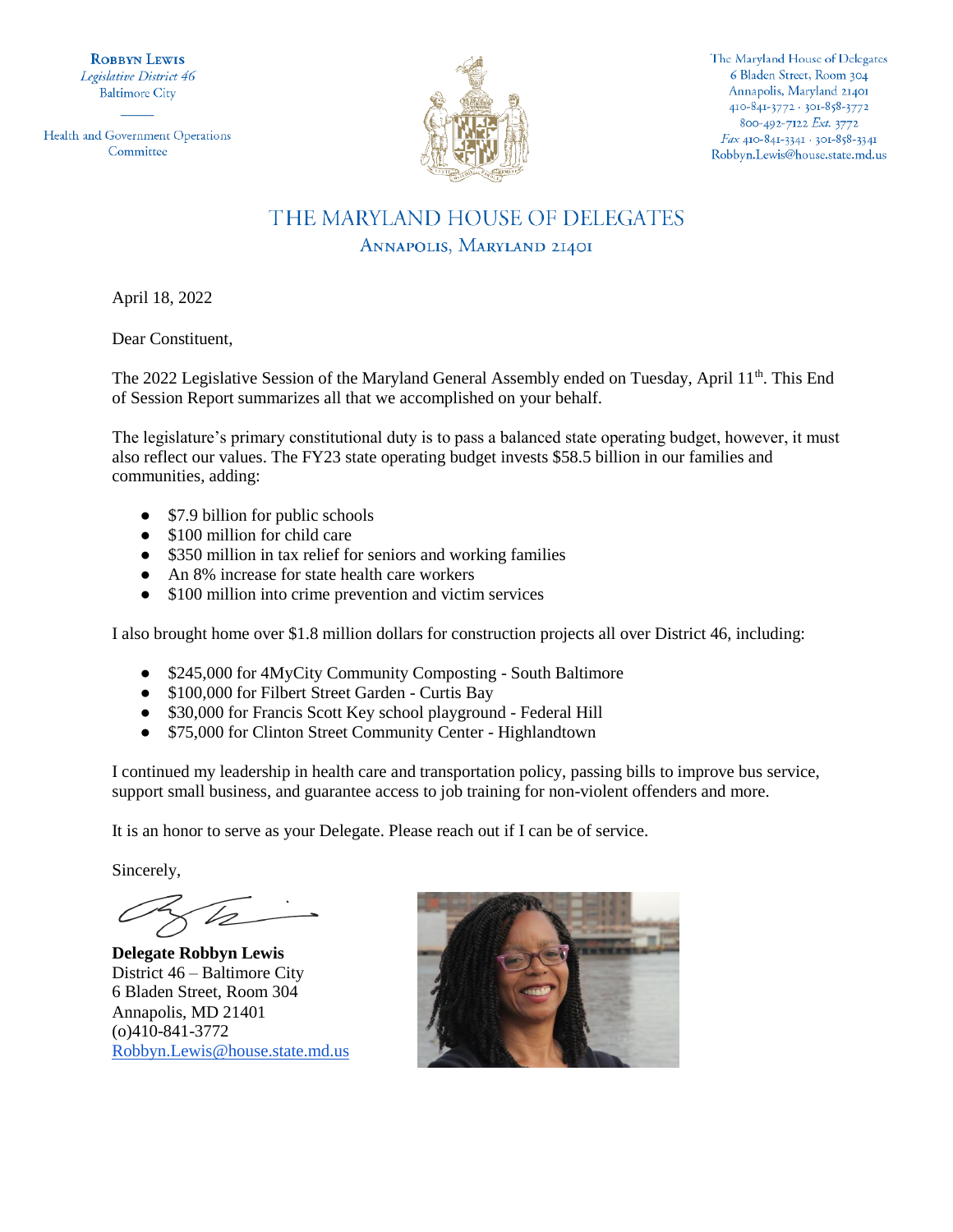# Pandemic Recovery

### **Childcare**

The pandemic highlighted many gaps in our social safety net. Lack of child care undermines our economy, but worst of all, harms families. This year I helped pass several bills that improve access to childcare, including:

- **Child Care Providers and Employees - Bonuses - HB1100**  \$16 million additional state funds for cash bonuses for childcare providers and employees
- **Alterations to the Child Care Scholarship Program - HB995** Scholarships for individuals training to work in the field of child care.
- **Child Care Stabilization Grants - HB89**

Provides \$50 million in grants to child care providers to improve their financial stability.

### **Small Businesses**

● **Small Business and Non Profit Health Insurance Subsidies Program - Workgroup - SB632/HB709** 

I introduced HB709 to make health insurance more affordable for small businesses and nonprofits. The senate version of my bill passed, and will develop a plan that can be launched next year. I also helped fence off several million dollars to implement this program in 2023 or 2024 once we pass legislation next year.

### **Housing Protections for Families & Seniors**

I helped pass bills to strengthen tenant protections and prevent eviction for vulnerable Marylanders. including delay of certain eviction proceedings and increased funding for access to counsel in eviction proceedings. Bills included:

- **Stay of Eviction Proceeding for Rental Assistance Determination - SB384**
- **Access to Counsel in Evictions Special Fund- SB662**
- **Repossession for Failure to Pay Rent - Registration and License Information - HB174**
- **Repossession for Failure to Pay Rent - Shielding of Court Records - HB521**
- **Actions to Repossess – Judgment for Tenants and Proof of Rental Licensure - SB563**
- **Renters' Property Tax Relief Program - HB449**

# Public Health & Healthcare

### **Reproductive & Sexual Health**

● **Abortion Care Access Act - HB937**

This bill expands the provider pool for reproductive health services, including abortion services. Providers will have greater access to clinical training and other support. The Governor vetoed this bill, but I voted to override his veto. This is now law.

- **Maryland Medical Assistance Program - Doula Program - SB166** The bill will make doula reimbursement into a permanent program under Medicaid, providing greater access to doulas for patients who otherwise could not afford this healthcare service.
- **Healthy Babies Equity Act - HB1080** This groundbreaking bill expands access to Medicaid public health care insurance to all lowincome pregnant women, regardless of their immigration status.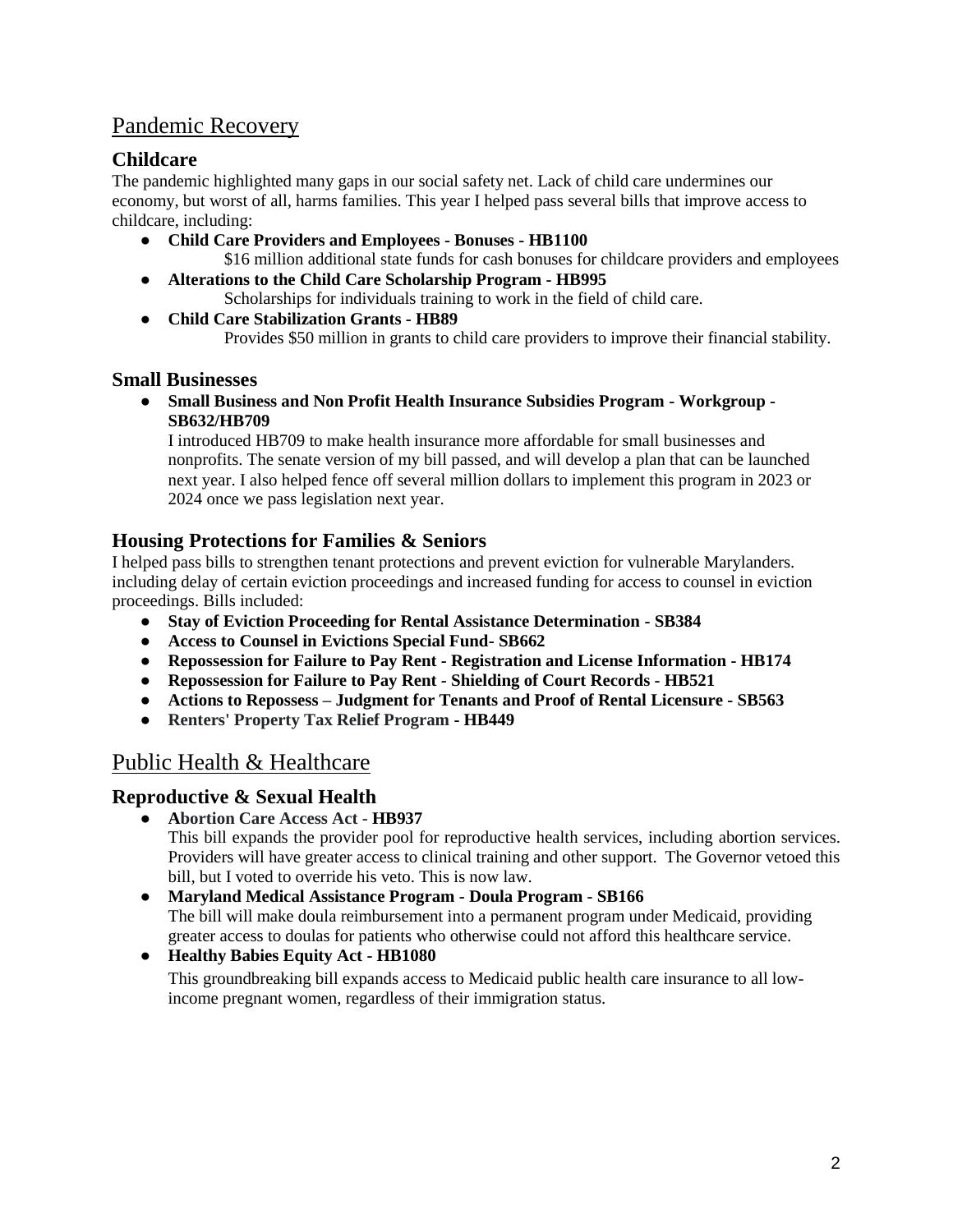### **Mental & Behavioral Health**

#### ● **Consumer Health Access Program - HB517**

I introduced this bill to improve access to mental and behavioral health for all Marylanders. The bill did not pass. Instead, I will help lead a work group to develop a stronger measure to introduce in 2023.

### **Dental Health**

● **Dental Coverage for Adults - HB6**

HB6 requires Maryland Medicaid to provide dental coverage to low income adults. Maryland was one of only three states without full dental coverage under Medicaid. This bill rectifies this. This bill was passed in the House and Senate.

### **Health Care Costs**

#### ● **Hospitals - Financial Assistance - Medical Bill Reimbursement - HB694**

Based on my 2021 Medical Debt bill. A recent report found that Maryland hospitals collected around \$60 million in 2017 and 2018 from individuals who qualified for free care. This bill creates a process to inform these individuals who may have qualified for free care, and provide them a path for reimbursement. This bill was passed in the House and Senate.

#### ● **Trans Health Equity Act - HB746**

In Maryland, our Medicaid program categorically denies dozens of gender-affirming services to trans patients. This bill expands Maryland Medicaid coverage for gender-affirming care. I was deeply disappointed that we failed to extend health care for Trans Marylanders this session. I am committed to working on this next year because healthcare is a human right.

### Transit & Access to Opportunity

### ● **Baltimore East West Corridor Transit Study - HB632**

This bill lays the groundwork for a future east west light rail investment in Baltimore City, and will require the Maryland Department of Transportation to prepare plans and funding for the revival and construction of the Red Line transit project.

- **Equity in Transportation - HB141** This bill requires equity be considered when State transportation plans, reports, and goals are developed. This bill also requires a transit equity analysis be conducted when there are transportation projects canceled.
- **Funding for Baltimore City Roads - HB1187**

This bill will fully restore Highway User revenues (HUR) to local governments. Baltimore is the only jurisdiction where the State does not maintain any roads and relies heavily on HUR for local road repair. In 2007 this funding was drastically cut as a budget balancing measure at the start of the recession. HB1187 rectifies this 14-year funding shortfall.

- **Transit Services for Public School Students and Youth Workers - SB862** This bill increases transportation access for young people in Baltimore City by providing transit passes for School and YouthWork programs.
- **Maryland Regional Rail Transformation Act - HB778** This bill lays out plans for upgrading, improving and expanding MARC services to compete with other regional states. This bill will also put us in line for the nearly \$100 billion grant projects from the federal government.
- **Dedicated Bus Lane Enforcement - HB53** I introduced this bill to improve the quality bus service in Baltimore. This is essential for 30% of Baltimore households who depend on transit to get to work and school. After four years of hard work, the bill passed!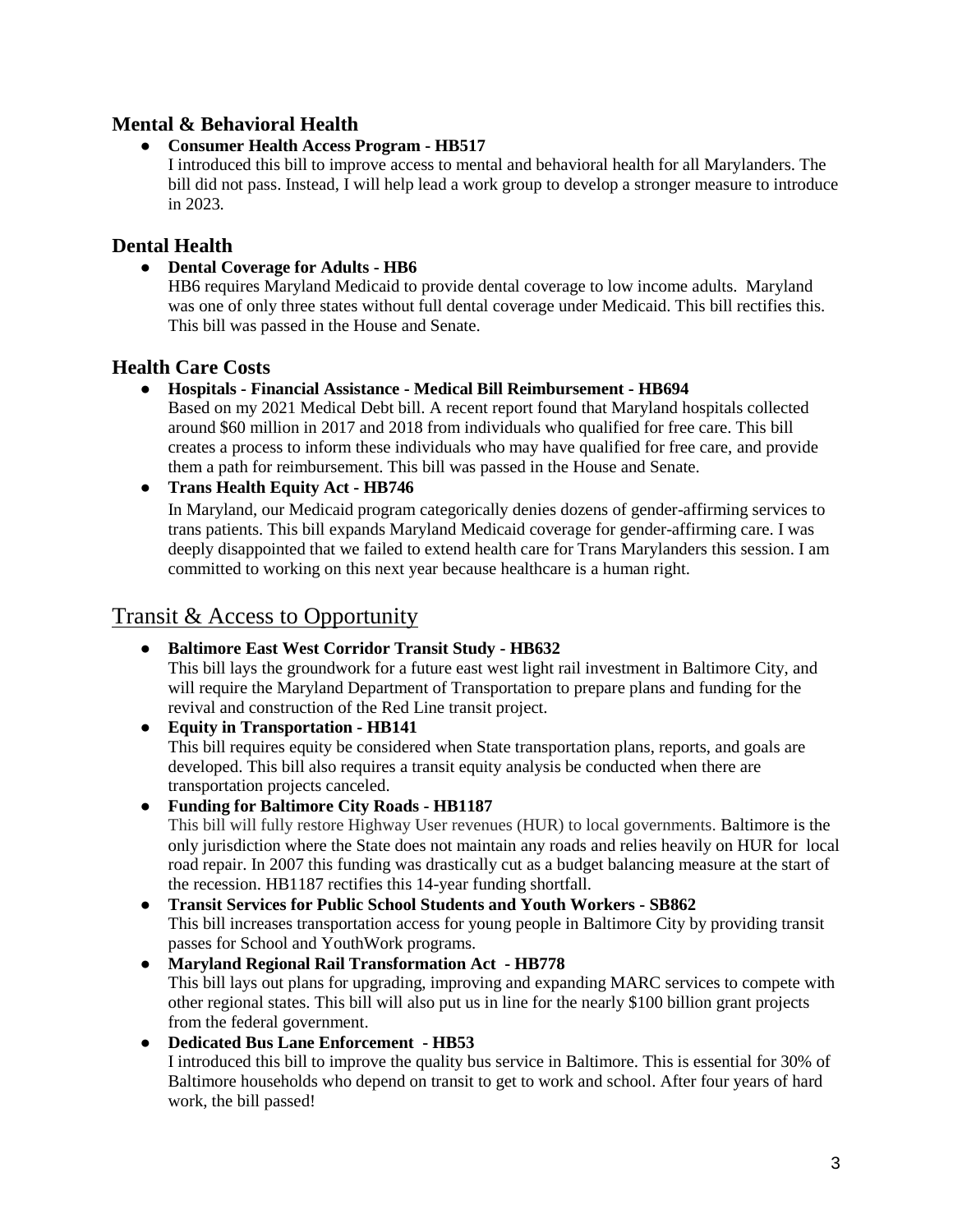#### ● **Baltimore City Complete Streets Funding - HB73**

I sponsored this bill, which will ensure a reliable funding stream for Pedestrian safety, walkability, and complete streets in Baltimore City. It would require all traffic violation income collected by the city's automated camera monitoring system be spent on public safety or transportation infrastructure improvement projects.

## Zero Waste Highlights

I established the Zero Waste Communities Legislative Task Force in 2019 to build support for health and sustainability. This was the most successful year for the Task Force so far. We passed bills that bring us closer to a sustainable future by strengthening composting and reducing plastic waste:

- **Public Schools Grant Program to Reduce and Compost School Waste - SB124**
- **School Construction – Waste Disposal Design - HB566**

Not all of our bills passed this year, we'll continue to work on zero waste priorities next year.

### Climate

● **Climate Solutions Now - SB528**

This landmark legislation strengthens Maryland's commitment to mitigating the effects of climate change by setting achievable goals to reduce greenhouse gas emissions and meet the goal of netzero statewide emissions by 2045. This bill positions Maryland as a national leader when it comes to addressing climate change.

● **State Retirement and Pension System - Investment Climate Risk - HB740** This bill removes dirty fossil fuel investments out of our state pension investments and system.

# Human Rights

● **Probation not Deportation - HB559** 

Protecting the most vulnerable is one of my core values. This bill would have protected Marylanders without immigration status from automatic deportations. I voted to pass this bill out of the House. Unfortunately, it did not pass the Senate. I will continue working to protect every person in Maryland from human rights abuses.

● **Solidarity with Ukraine**

We passed a Joint Resolution to declare the State of Maryland stands in solidarity with the government and people of Ukraine. We also passed a bill to divest all Russian holdings from our State Retirement and Pension system.

- **Solidarity With the Government and People of Ukraine - HJ8**
- **State Retirement and Pension System - Divestment From Russia - HB1482**

### Education

- **Blueprint for Maryland's Future - Implementation Plans and Fund - Alterations - HB1450** The Blueprint for Maryland's Future is the monumental education legislation that passed in 2020. The implementation of the bill was delayed by Governor Hogan's veto of the Blueprint in 2021. In response to this delay, HB1450 provides the Maryland State Department of Education an extra year to approve local school systems' implementation plans.
- **Education - Public School Construction - Funding and Administration - HB1290**  This bill will bring tens of millions more dollars of state and local funding annually into Baltimore City for school construction.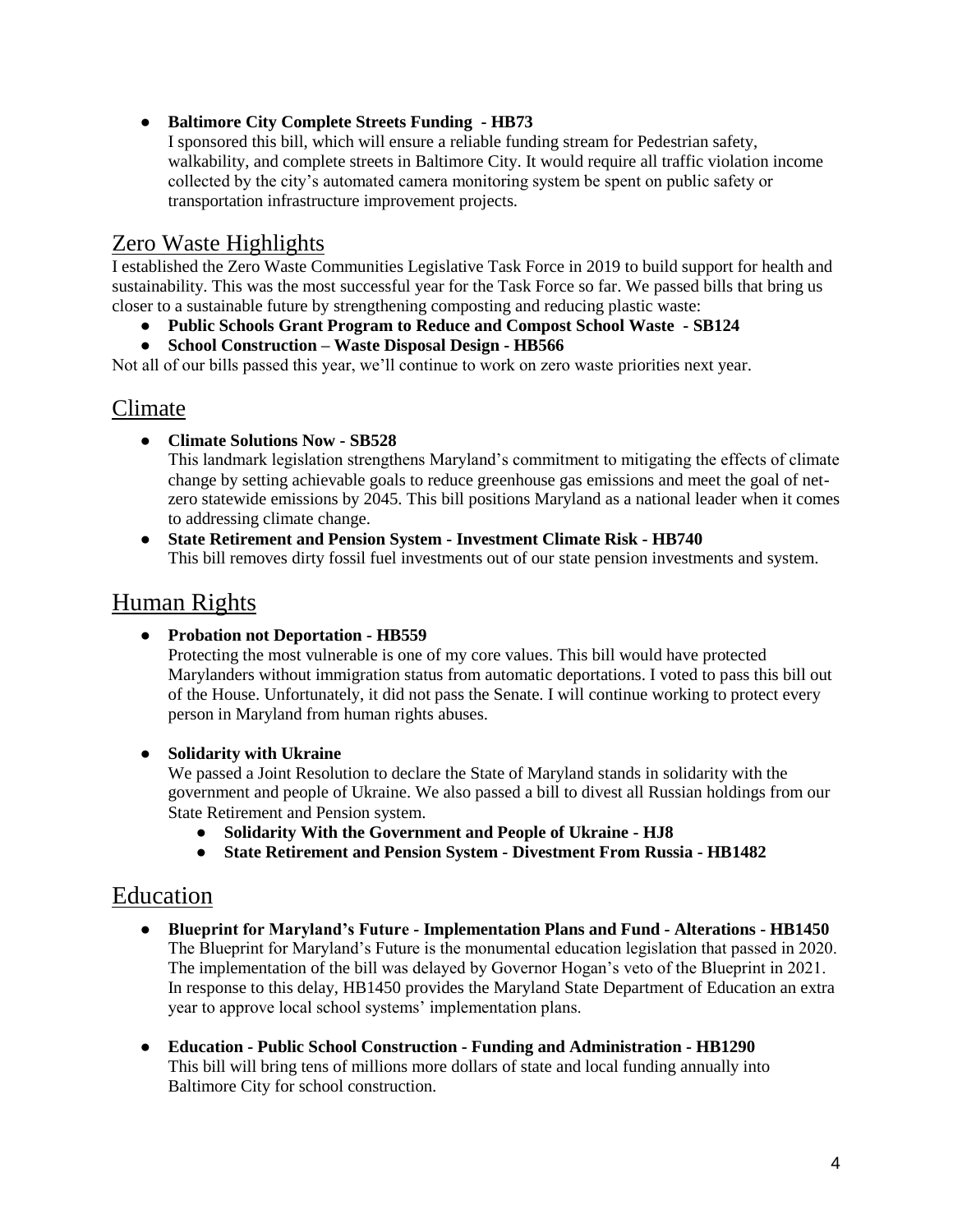### **Higher Education Support**

#### ● **Maryland Student Investment Act - HB 734**

This bill expands access to higher education by increasing funding to the State's financial aid programs. It also improves the Guaranteed Access Grant so that grant recipients who become ineligible due to an income change will remain eligible for the full award under certain conditions.

# Economy & Workforce

#### ● ● **Time to Care Act of 2022 - SB275**

This landmark legislation creates a statewide Family and Medical Leave Insurance Program. This will enable part-time and full-time employees to take 12 weeks of paid leave after childbirth, a serious health issue or to care for a family member with a serious health issue.

### **Sales Tax Cuts**

We passed multiple bills that created sales tax exemption to lower costs for essential items:

- **Sales Tax Exemption on Diapers - HB 282**
- **Sales Tax Exemption on Baby Products - HB 288**
- **Sales Tax Exemption on high blood pressure monitoring Medical Devices - HB364**
- **Sales Tax Exemption on Oral Hygiene Products - HB 492**
- **Sales Tax Exemption on Diabetic Care Products - HB 1151**

# Cannabis

- **Constitutional Amendment - Cannabis - Adult Use and Possession - HB1**  This bill will add a referendum on the 2022 ballot to allow voters to decide on state-wide of cannabis legalization.
- **Cannabis Reform - HB837** This bill builds the necessary foundation to create social equity in the recreational cannabis industry. It allows Marylanders to possess up to 1.5 ounces of recreational cannabis and automatically expunges the conviction of anyone previously found guilty of possession of marijuana.

# Public Safety & Criminal Justice

### **Juvenile Justice**

### ● **Juvenile Justice Reform - HB459**

- This omnibus bill makes several reforms to Maryland's juvenile justice system, including:
	- Establishing 10-years as the minimum age that a child can be charged with a crime
	- Establishing rules for when a child can be held in a detention facility
	- Limiting the amount of time a child can serve probation

#### ● **Child Interrogation Protection Act - SB53**

This bill requires police officers to contact a child's legal guardian and allow them to consult with an attorney prior to being interrogated.

### **Public Safety**

#### ● **Ghost Gun - HB425**

This landmark bill is the first in the United States to ban unregistered, untraceable 'ghost guns' and creates a plan for a system to register guns that can be sold in kits of loose parts and do not have a serial number.